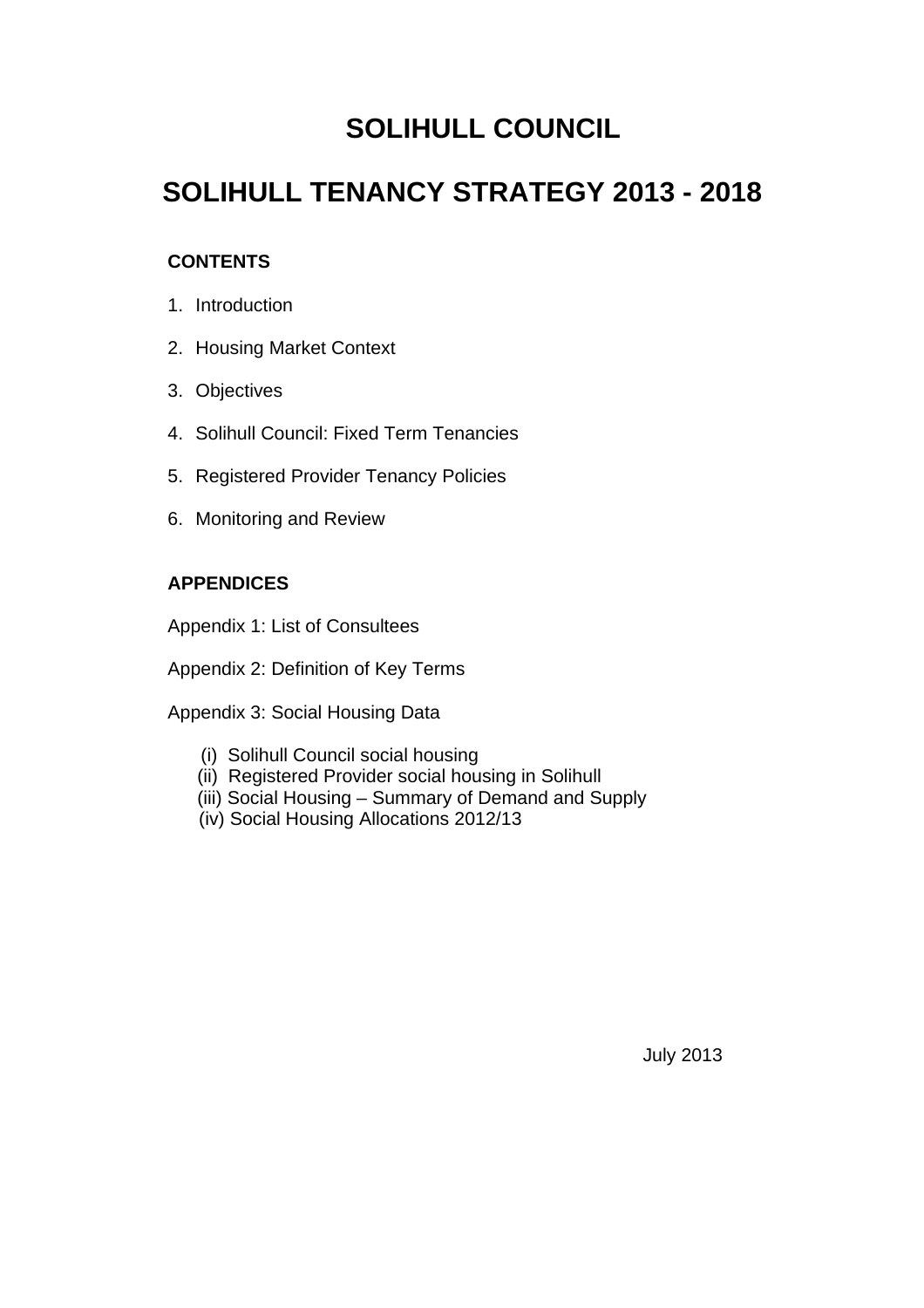### **1. Introduction**

- 1.1 This Tenancy Strategy has been developed by Solihull Council under section 150 of the Localism Act 2011
- 1.2 The Solihull Tenancy Strategy (STS) was approved by the Council in December 2012 and sets out,
	- (i) The decisions made by Solihull Council in its approach to Fixed Term tenancies (part 4) and,
	- (ii) The broad objectives to be taken into consideration by Registered Providers with landlord responsibilities in Solihull regarding their policies and practices on Fixed Term tenancies and associated matters (part 5).
- 1.3 The STS supports and is consistent with,
	- Solihull Council's Housing Strategy, Homelessness Strategy (2012-2015) and the current Housing Allocation Scheme
	- The Regulatory Framework for Social Housing in England (March 2012), published by the Homes and Communities Agency (HCA).
- 1.4 The decisions made by the Council on the operation of fixed-term tenancies (FTT) have been made in the context of the broader vision of the Solihull Partnership that by 2018 Solihull will be a place,

'Where everyone has an equal chance to be healthier, happier, safer, and more prosperous'

The Partnership's priorities for change are building,

- Healthier Communities
- Safer Communities
- Stronger Communities
- **•** Prosperous Communities
- 1.5 Council housing in Solihull is managed by Solihull Community Housing (SCH) under approved delegations by Solihull Council. SCH will manage and operate FTTs for Council housing in Solihull and will have regard to this Strategy in exercising its housing management functions.
- 1.6 The STS has been developed in consultation with a broad range of relevant interests. Every Private Registered Providers (RPs) of social housing in the Borough has been given a reasonable opportunity to comment on it. The full list of consultees is shown in Appendix 1.
- 1.7 Appendix 2 defines the key terms used in this STS.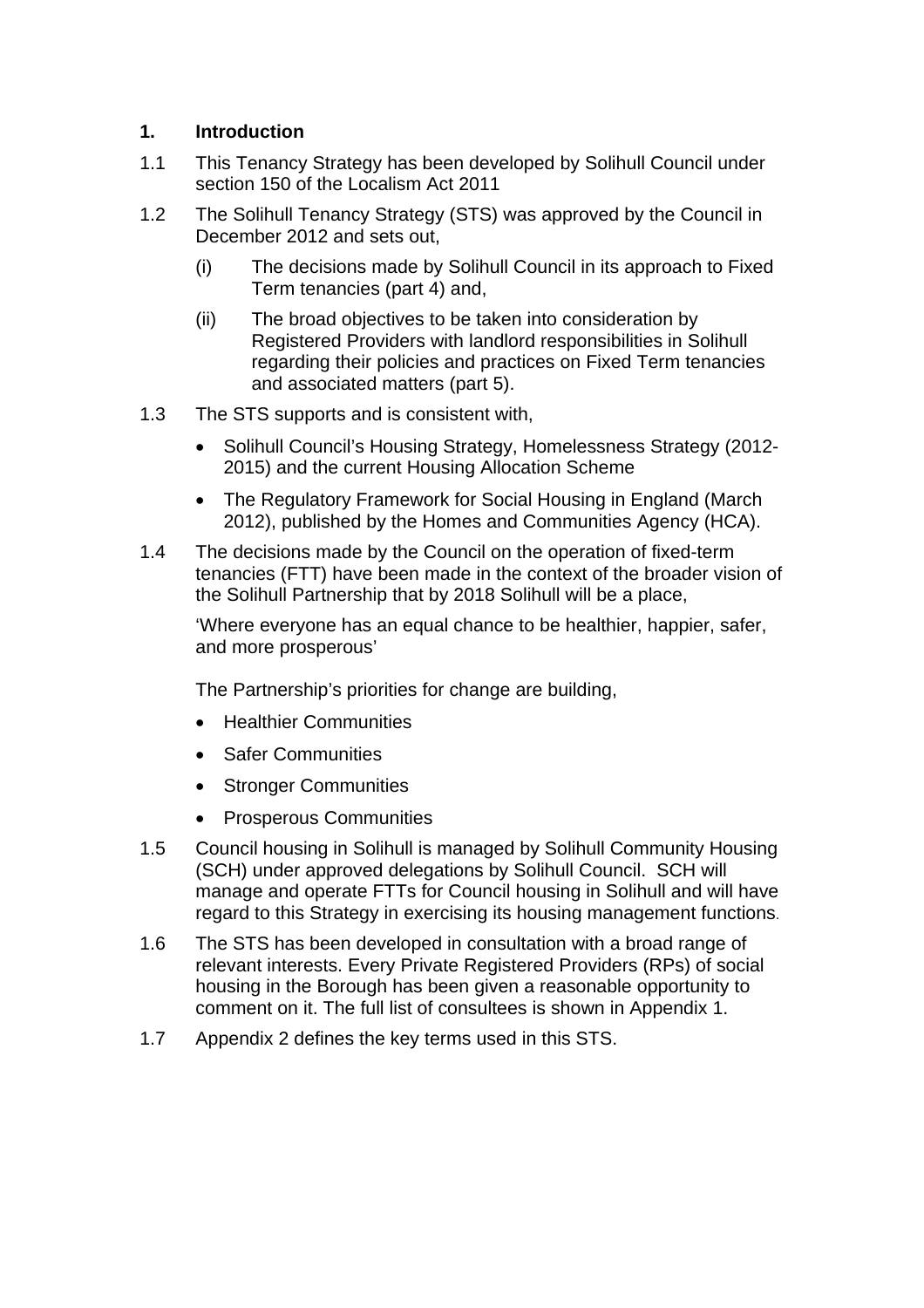# **2. Housing Market Context**

- 2.1 The Council has developed this STS in the context of both the social housing market in the Borough and its place in the wider housing market.
- 2.2 The main characteristics of the social housing market in Solihull are that,
	- Individual dwelling condition is good and properties are in popular and sustainable residential settings
	- Demand for social housing is very high
	- There are acute shortages of social housing. In particular, two, three and four bedroom houses are a relatively small proportion of the stock
	- Household income of the social tenant population is very low. At 1 April approximately 70% of social tenant households were in receipt of housing benefit.
- 2.3 The Council is committed to developing more social and affordable rented housing to help meet housing need.
- 2.4 With regard to the wider housing market in which the social housing market exists, the main aspects are,
	- A Borough that provides an attractive and popular residential environment, which encourages in-migration from other areas
	- A high level of home ownership compared to the regional and national average
	- House prices that are significantly higher than the regional and national average
	- Strong demand for intermediate tenure, such as shared ownership and equity share, although most social tenants cannot afford to move into these types of affordable tenure
	- A comparatively small private rented sector, although one that is growing quickly. The private rented sector has strong market demand.
- 2.5 Appendix 3 provides summary information on social housing in Solihull. The Council publishes quarterly information on the housing market, housing need and supply and this is available at, http://www.solihull.gov.uk/policies/housingstrategy.htm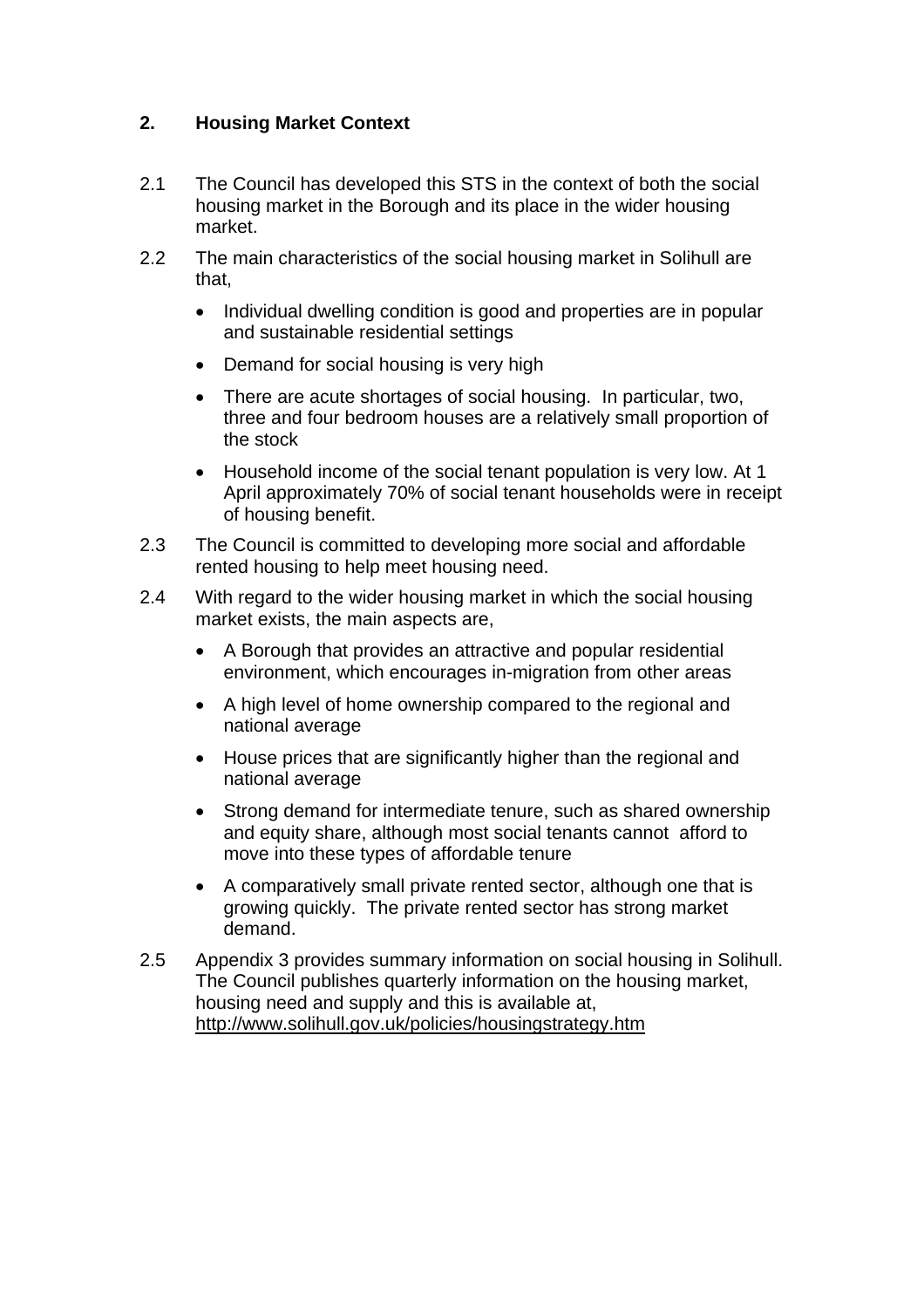# **3. Objectives**

- 3.1 The objectives of this STS are to,
	- Make best use of social housing in Solihull
	- Support tenancy sustainment, maintaining and promoting sustainable communities
	- Promote mobility in social housing
	- Help people into sustainable home ownership or other tenure arrangements
	- Provide clear and appropriate guidance to RPs with social housing in Solihull in the creation, operation and review of their tenancy policies.

# **4. Solihull Council: Fixed Term Tenancies**

# Overview of Approach

- 4.1 The Council's main objective is that a tenancy should provide a secure, stable basis for people to live their lives, bring up their families and access health and other local services, education, employment and training.
- 4.2 Solihull Council welcomes the new tenancy flexibilities introduced by the Localism Act.
- 4.3 The Council will implement FTTs in 2013/14 and will use FTTs in order to,
	- Make best use of the available social rented housing, including reducing under-occupation
	- Engage with people to help connect them to advice and assistance in accessing employment and/or education and training
	- Facilitate increased mobility in social housing
	- Help people to periodically review their housing options
- 4.4 The Council will delegate the function of operating and managing the STS to Solihull Community Housing (SCH).
- 4.5 Following the approval of this Strategy, SCH will work with the Council to develop a Tenancy Policy that meets the requirements set out in section 2.1 of 'The Regulatory Framework for Social Housing in England from April 2012' (March 2012).
- 4.6 The Council will start to use Introductory Tenancies in November 2013.
- 4.7 The types of tenancy granted by Solihull Council, and the circumstances in which they will be provided, are set out in the following table. The precise definitions of the terms used will be set out in the forthcoming Tenancy Policy.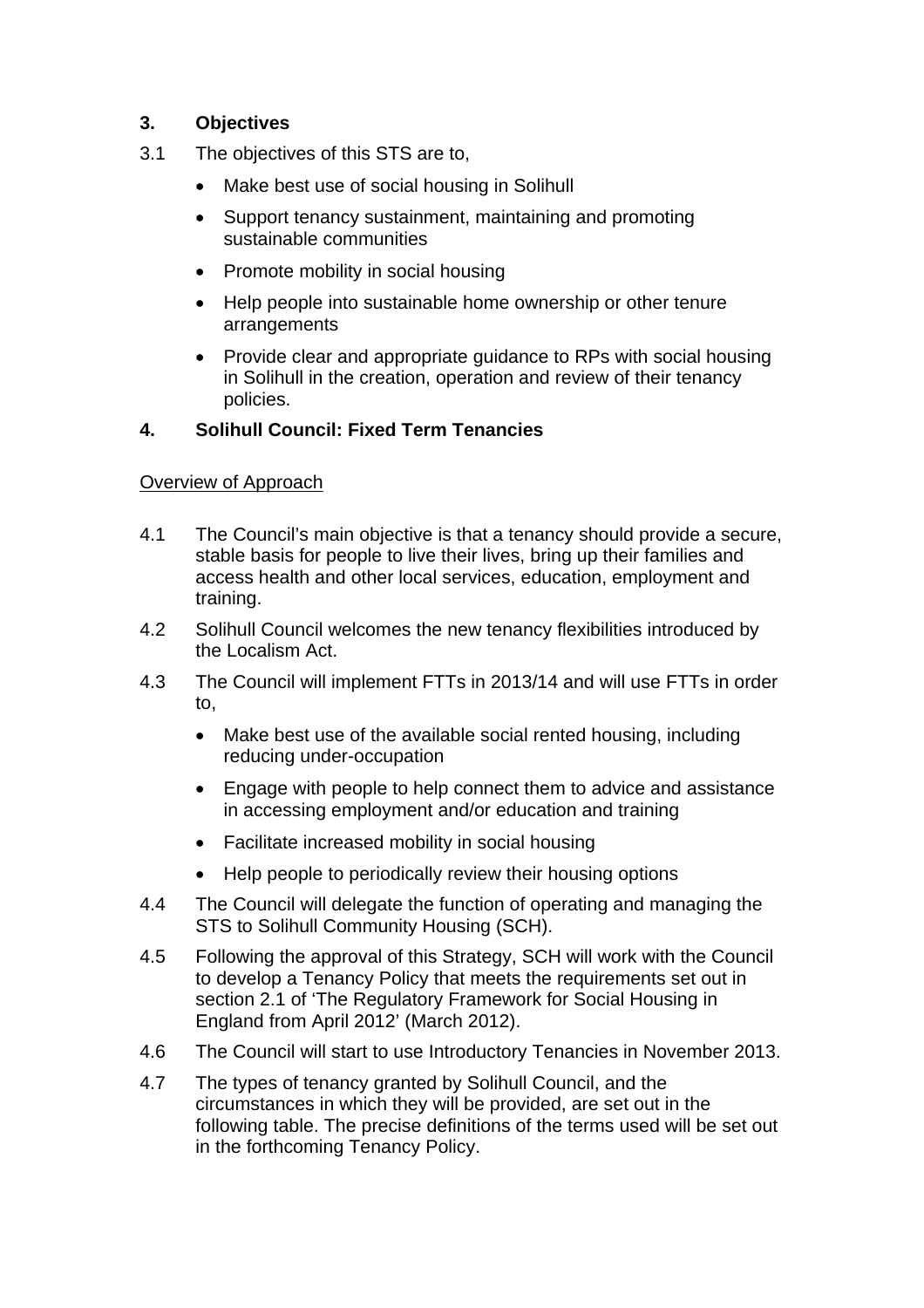|  |  | Table 1: Tenancy Types provided by Solihull Council |  |
|--|--|-----------------------------------------------------|--|
|  |  |                                                     |  |

| <b>Tenancy Type</b>                                    | Circumstances determining the type of<br>tenancy granted                                                                                                                                                                                                                                                                                          |  |  |
|--------------------------------------------------------|---------------------------------------------------------------------------------------------------------------------------------------------------------------------------------------------------------------------------------------------------------------------------------------------------------------------------------------------------|--|--|
| Introductory tenancies                                 | All new tenants for 12 months, extendable<br>by 6 months                                                                                                                                                                                                                                                                                          |  |  |
| Secure periodic tenancies                              | Existing secure tenants moving to another<br>social rented property                                                                                                                                                                                                                                                                               |  |  |
|                                                        | At the end of the Introductory Tenancy<br>where the tenant or a person normally<br>resident in the household is of State<br>pensionable age                                                                                                                                                                                                       |  |  |
|                                                        | At the end of the Introductory Tenancy<br>where the tenant or a person normally<br>resident in the household is disabled as<br>defined by the Equality Act 2010                                                                                                                                                                                   |  |  |
|                                                        | At the end of the Introductory Tenancy<br>where the tenant has left the care or has<br>been looked after by Solihull MBC (first<br>social tenancy only)                                                                                                                                                                                           |  |  |
| Fixed term secure tenancies                            | At the end of the Introductory Tenancy,<br>where the exemptions listed above do not<br>apply. The standard will be a five year fixed<br>term.                                                                                                                                                                                                     |  |  |
|                                                        | Two year fixed term tenancies will be<br>granted in exceptional circumstances.                                                                                                                                                                                                                                                                    |  |  |
| Non-secure tenancies<br>(including licence agreements) | People in temporary or emergency Council<br>accommodation under homelessness<br>legislation                                                                                                                                                                                                                                                       |  |  |
| Demoted tenancies                                      | Where, on the application of the Council, a<br>court orders the demotion of a periodic or<br>fixed-term secure tenancy for a period of one<br>year, following which the tenancy will be<br>restored unless the Council has applied to<br>court for possession of the property in which<br>case it will be extended until possession is<br>gained. |  |  |
| Leaseholder                                            | People who own their own home and Solihull<br>Council owns the freehold                                                                                                                                                                                                                                                                           |  |  |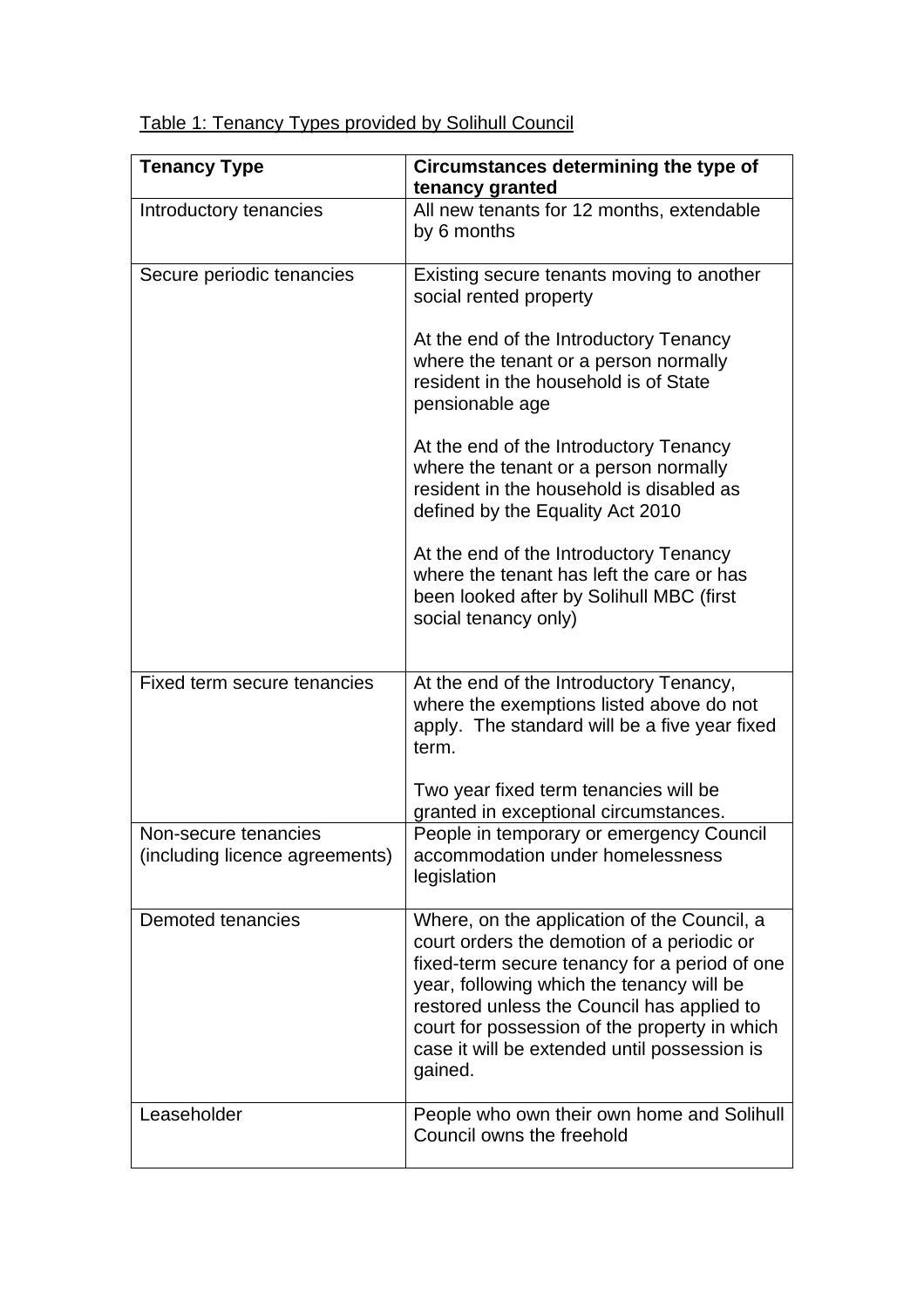#### Fixed Term Tenancies – Review Process

- 4.8 A FTT Review will be carried out by SCH in the final year of the fixed term and involve an interview and assessment to establish the tenant's circumstances and review their need for the current home.
- 4.9 The Review shall result in one of the following outcomes,
	- Renewal of the fixed term for a further 5 year term
	- The grant of a secure tenancy where the tenant(s) or a person normally resident in the household have become vulnerable by reason of age or disability or where a household member is now disabled within the meaning of the Equality Act 2010.
	- A decision not to renew the tenancy for the property currently occupied by the tenant but to offer a tenancy of suitable alternative social housing
	- A decision not to renew without offering alternative housing.
- 4.10 Where a tenant(s) moves into a vulnerable person category during a FTT period the Review will take this into account and it is likely that a secure periodic tenancy will then be granted as an outcome of the Review. Where the tenant(s) contacts SCH and it is agreed that they are now vulnerable it will be possible for them to become a secure tenant.
- 4.11 In deciding whether to re-issue a tenancy at the end of the fixed term, or to pursue one of the other options, the Review will consider,
	- Suitability of the current property for the household's circumstances (including size, ages, vulnerabilities and dependencies of household members)
	- The need for continuity of schooling and avoiding disruptive change
	- Need for households to integrate with the local community, to access employment, health and other local services
	- Whether the household could reasonably be expected to source alternative suitable housing which is suitable for their needs, is affordable and is available for long-term occupation. In most cases the basis of assessment would be whether the household could afford to rent or buy in the open or intermediate housing market
- 4.12 Examples of circumstances that may lead to non-renewal of a FTT include,
	- The property is adapted and no one residing at the property now requires these. Adaptations usually mean structural changes are made to a home such as adapting the home for wheelchair use (for example widening doors, installing a ramp). As adaptations can be expensive it is important that adapted properties are lived in by those needing the adaptations. Where there is a change in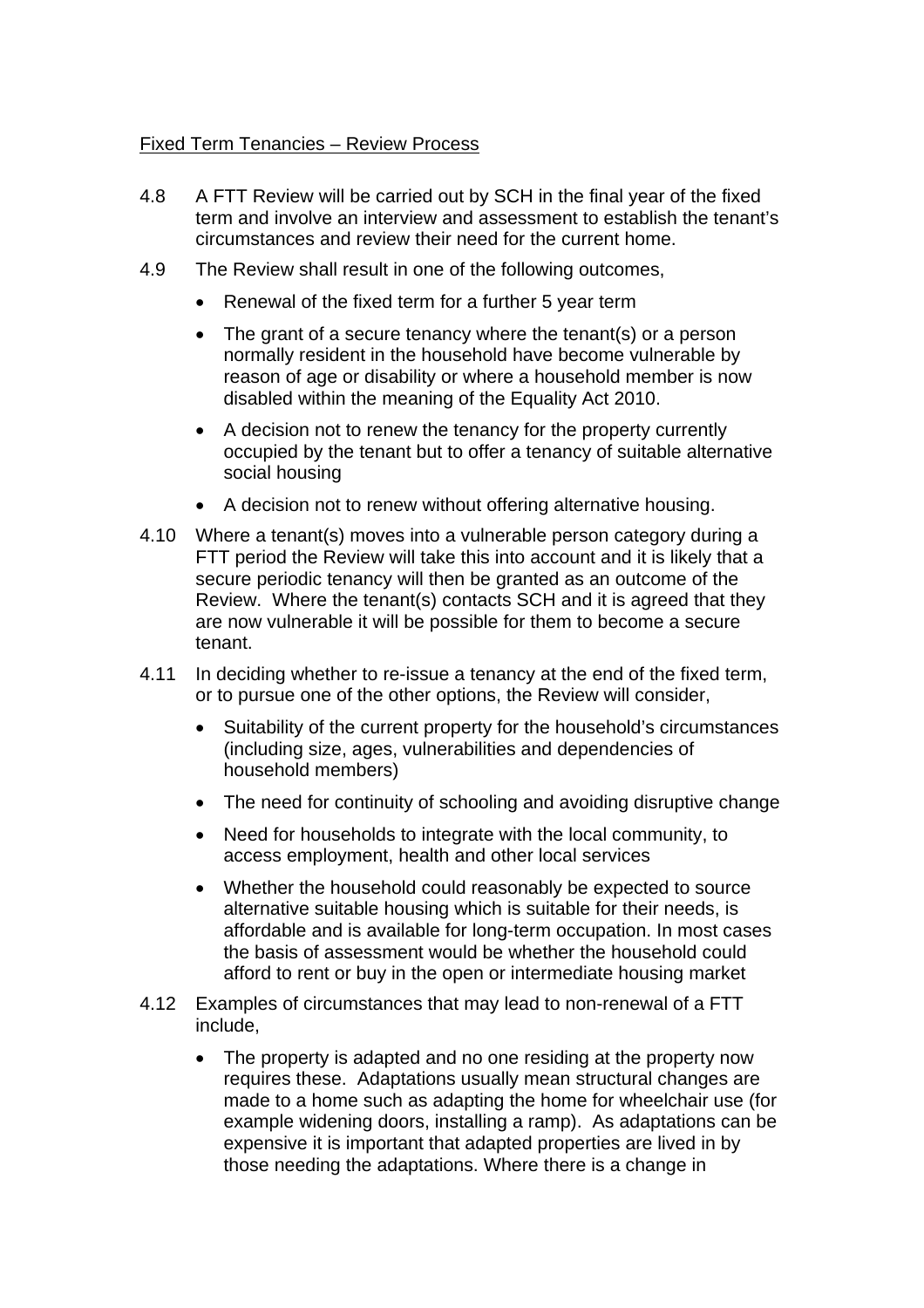circumstances and the tenant no longer requires an adapted property the Council will carefully consider whether the tenant should be rehoused and the adapted property be allocated to someone requiring these adaptations to ensure that the best use is made of that property and a scarce resource is made available to as many applicants as possible. Decisions on these matters will be made sensitively, particularly where the tenant has suffered a bereavement

- Property is under-occupied, as defined by the Council's Housing Allocation Scheme
- Customer does not engage in the FTT review
- Financial circumstances of the tenant(s) have changed meaning that other housing options are available to them. In considering this regard will be had to the qualification criteria in the Council's Housing Allocation Scheme.
- 4.13 If SCH decide not to re-issue the tenancy, a 'minded to' notice will be served at least 6 months before the end of the fixed term and the tenant(s) will be provided with information on the review process.
- 4.14 A decision not to renew will be accompanied by housing options advice, in particular options for purchase including,
	- Right to Buy
	- Social HomeBuy
	- Shared ownership through SCH and RPs
	- Other schemes that may be available, for example 'equity loan' arrangements with private developers
- 4.15 In some cases the fixed term will be renewed but additional housing needs might be identified. This may include,
	- Overcrowding (as defined by the Council's Housing Allocation Scheme), requiring a larger home
	- Property adaptations are required
	- Difficulty in sustaining the tenancy
	- Financial hardship
- 4.16 SCH will provide appropriate housing advice and assistance to address these needs.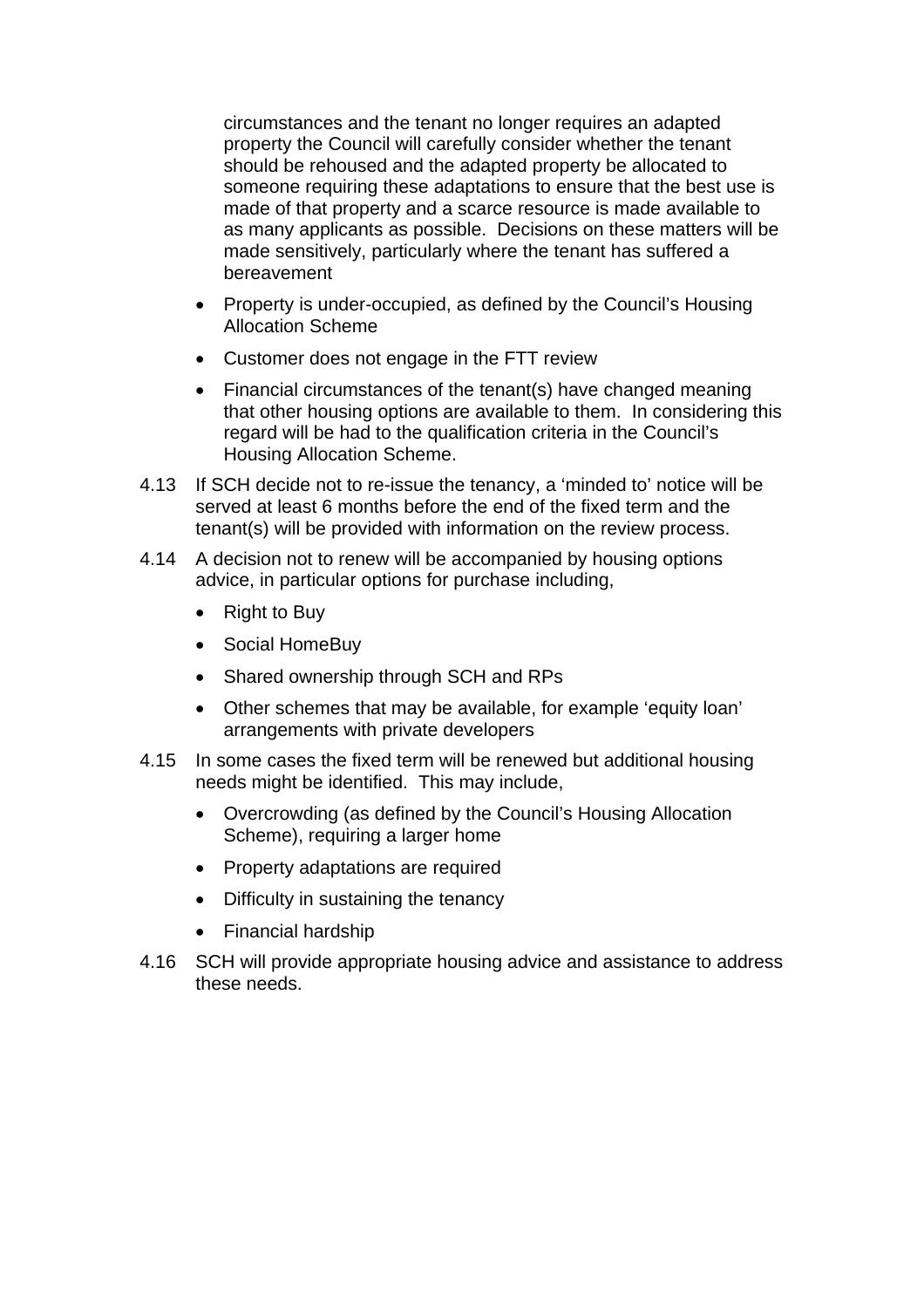# **5. Registered Provider Tenancy Policies**

#### Developing Tenancy Policies

- 5.1 Solihull Council recognises the significant role that RPs play in helping to meet housing need in the Borough.
- 5.2 RPs are independent organisations working across local government boundaries. This STS therefore sets out broad principles that RPs are expected to have regard to and does not take a prescriptive approach.
- 5.3 RPs have a range of tenancy types, including Secure, Assured, Assured Shorthold Starter and Demoted tenancies. These should still be used as appropriate; FTTs should not necessarily be the default tenancy type.
- 5.4 The Council recognises that individual social landlords may identify various purposes for FTTs. The Council encourages social landlords to share good practice locally.
- 5.5 All RPs must have regard to this STS in framing their tenancy policies in respect of social housing in Solihull. In developing their tenancy policies RPs are expected to engage and consult with Solihull Council to ensure their policies are in line with the STS. Engagement with residents and stakeholders is also expected.
- 5.6 RPs should ensure that the Council and SCH always have an up to date copy of their Tenancy Policy.
- 5.7 Tenancy policies must,
	- Comply with the HCAs Regulatory Framework, or any successor standards that may be issued
	- Be developed in consultation with Solihull Council
	- Provide clear and understandable information for customers
	- Clearly set out the tenancy types that can be granted, and in what circumstances
	- Say whether tenancies lasting for fewer than 5 years will be offered, and in what exceptional circumstances this will be done
	- Explain how tenancy reviews will be dealt with
	- State the approach to offering a tenancy on expiry of the fixed term, either in the same or a different property
	- State how the RP will support tenancy sustainment and avoid unnecessary eviction
	- Specify the RPs policy on discretionary succession, assignment and transfer
	- Set out how the RP will encourage mobility in social housing
	- Explain how customers can complain and request a review of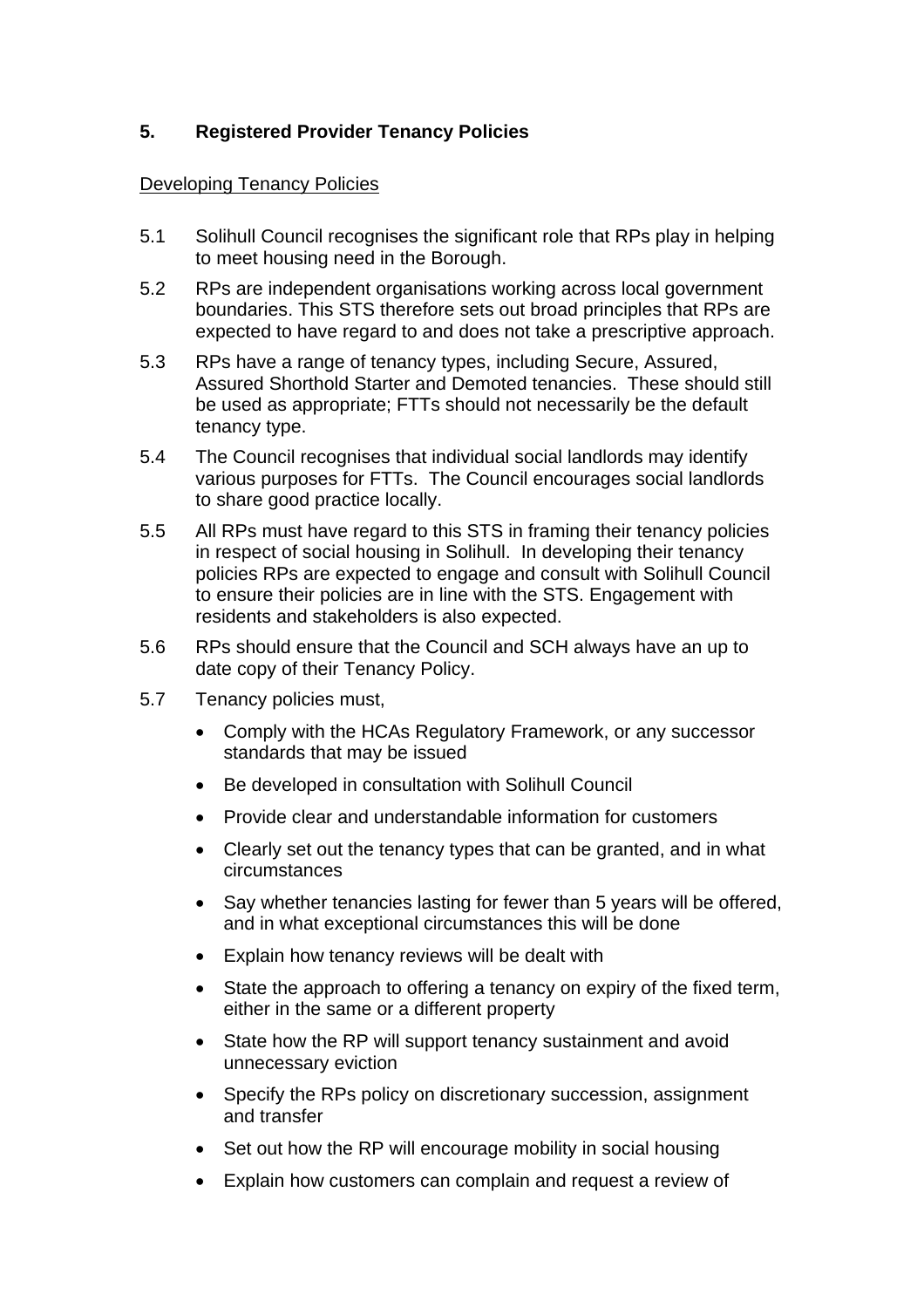decisions with regard to the,

- Length of the fixed term offered
- Type of tenancy offered
- Decision not to grant another tenancy on the expiry of the fixed term
- Specify service standards and timescales in dealing with complaints and reviews. More specifically, the Council expects RP tenancy policies in this area to:
	- Set out to whom appeals or reviews should be made (this is expected to be a more senior officer that wasn't involved in the original decision) and how they can be made
	- Give timescales for dealing with appeals or reviews
	- Set out how the tenant can take their appeal or review further if they are dissatisfied with the response i.e. to a tenant panel or Housing Ombudsman and where they may get independent advice
	- Be accessible and easily available i.e. published on websites/available in local offices
- RPs should show in their Tenancy Policy how they have considered principles of equality and diversity, and applied them in a way that is relevant to their purpose and context. The Tenancy Policy must comply with the Equality Act 2010, other legislative requirements and show how the RP will promote the Public Sector Equalities Duty and give due regard to the need to:
	- Eliminate unlawful discrimination i.e. harassment, victimisation
	- Advance equality of opportunity between people that share 'protected characteristics' and those that do not
	- Foster good relations between people that share protected characteristics and those that do not.

'Protected characteristics' are: age, disability, gender reassignment, marriage and civil partnership, pregnancy and maternity, race, religion and belief, sex and sexual orientation.

- Explain the advice and assistance to be given to tenants on finding alternative accommodation in the event that a decision is taken not to re-issue a tenancy. This should include defining the affordability criteria to be applied in assessing the suitability of alternative housing options
- Explain arrangements for monitoring and review of the Tenancy Policy.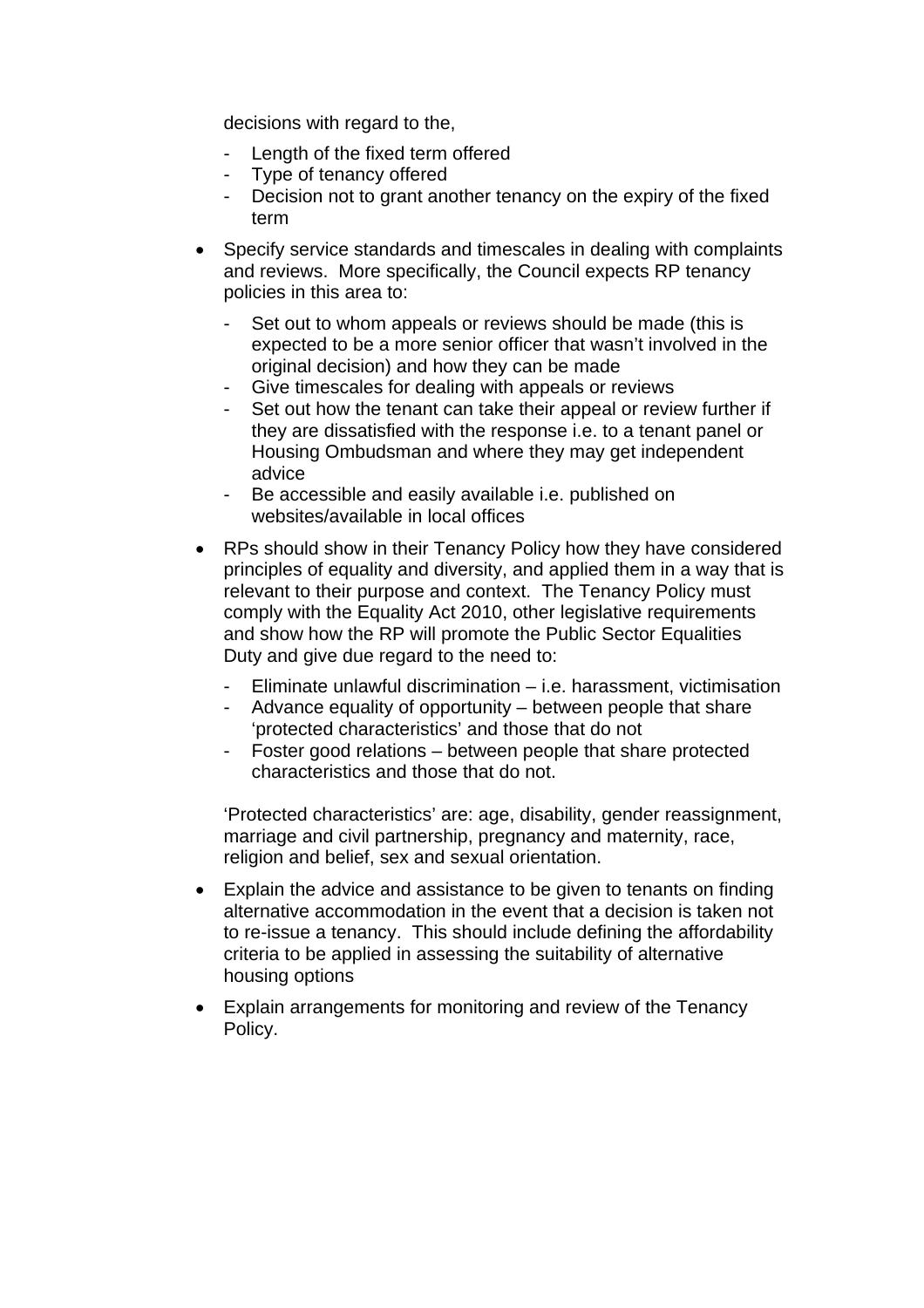|  | Table 2: Tenancy Types provided by RPs |  |
|--|----------------------------------------|--|
|  |                                        |  |

| <b>Tenancy Type</b>                                                 | Circumstances determining the type of<br>tenancy granted                                                                                                                                          |
|---------------------------------------------------------------------|---------------------------------------------------------------------------------------------------------------------------------------------------------------------------------------------------|
| Introductory                                                        | As in table 1 above                                                                                                                                                                               |
| Assured (housing<br>associations – periodic with<br>no upper limit) | Existing assured tenants moving to a<br>social or affordable rented property                                                                                                                      |
|                                                                     | Existing secure tenants moving to a social<br>or affordable rented property                                                                                                                       |
| <b>Fixed Term</b>                                                   | New housing association tenants:<br>dependent on policy of individual housing<br>association                                                                                                      |
|                                                                     | Where an existing secure or assured<br>tenant chooses to move to an affordable<br>rented property they may provided with<br>fixed term tenancy, provided that they<br>consent to this beforehand. |
|                                                                     | Length of fixed terms defined in Tenancy<br>Policies of individual RPs                                                                                                                            |
| Demoted                                                             | As in table 1 above                                                                                                                                                                               |
| Other                                                               | Defined in Tenancy Policies of individual<br><b>RPs</b>                                                                                                                                           |

### Advice and Assistance

- 5.8 To ensure a fair and transparent approach for customers, when a property is advertised through Solihull Home Options information shall be provided that sets out a clear explanation of how the duration of the tenancy will be defined and the criteria by which the tenancy will be reviewed. All RPs will clearly state the nature of the tenancy to be granted on all property adverts placed through Solihull Home Options.
- 5.9 Advice and assistance must be available that enables existing and prospective tenants to consider alternative options and then, if necessary, secure alternative accommodation. RPs should clearly set out how advice and assistance will be accessible and understandable for all customers.
- 5.10 RP's should recognise that advice and assistance may be required at several times during a fixed – term, not just in the period approaching the date for review.
- 5.11 At the end of a fixed term tenancy, if the RP decides not to issue a further tenancy, they are expected to,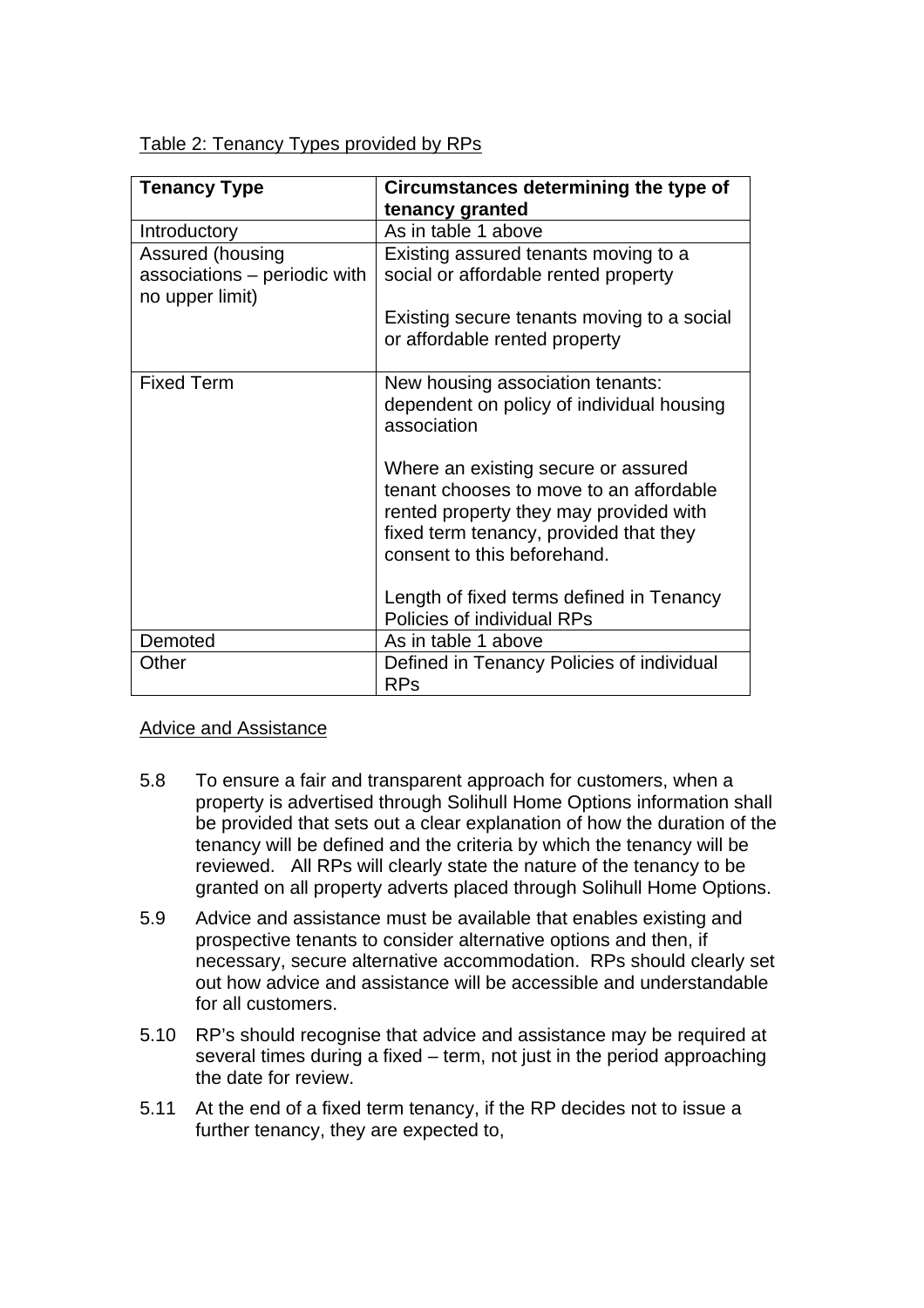- discuss alternative housing options with the tenant
- give clear details to the tenant about how to appeal against a
- decision not to grant a new tenancy
- offer timely and reasonable advice and assistance to the existing tenants to help them find suitable alternative accommodation. RPs are expected to put in place a tailored individual plan for advising or assisting the tenant to secure suitable alternative housing.
- 5.12 RPs must take careful account of the implications of a decision not to re-issue a FTT on the Council's homelessness and housing advice service.

#### Housing Options - Affordability

5.13 It is important that the housing options made available to a tenant(s) are affordable. In determining the affordability of housing options, RPs should apply the affordability criteria they use when assessing new customers for products such as shared ownership, equity share and intermediate rent products.

#### Affordable Rents

- 5.14 The Council recognises that the use of Affordable Rents is essential to the delivery of new social housing under the Homes and Communities Agency Affordable Housing Programme. However, the introduction of Universal Credit and the relatively low incomes of most social tenant households means that RPs must take a responsible view when determining when and how Affordable Rents (new build and conversions) will be used.
- 5.15 The Council expects RPs discuss with it at an early stage proposals for affordable rent levels on new properties and conversion from social to affordable rent.

#### **6. Monitoring and Review**

- 6.1 The STS will be regularly monitored and assessed with an annual report being provided to the Council. This will include information on tenancies granted in the year and decisions taken by SCH under delegated powers.
- 6.2 The STS will be reviewed every five years, or sooner if circumstances show that this is necessary.
- 6.3 The STS review shall be conducted in consultation with the organisations and groups identified in Appendix 1 and with any other relevant interests that emerge since the publication of this STS.
- 6.4 Before making a modification to the STS the Council shall send a copy of proposed modification to every RP of social housing in the Borough and give RPs reasonable opportunity to comment on the modification proposals.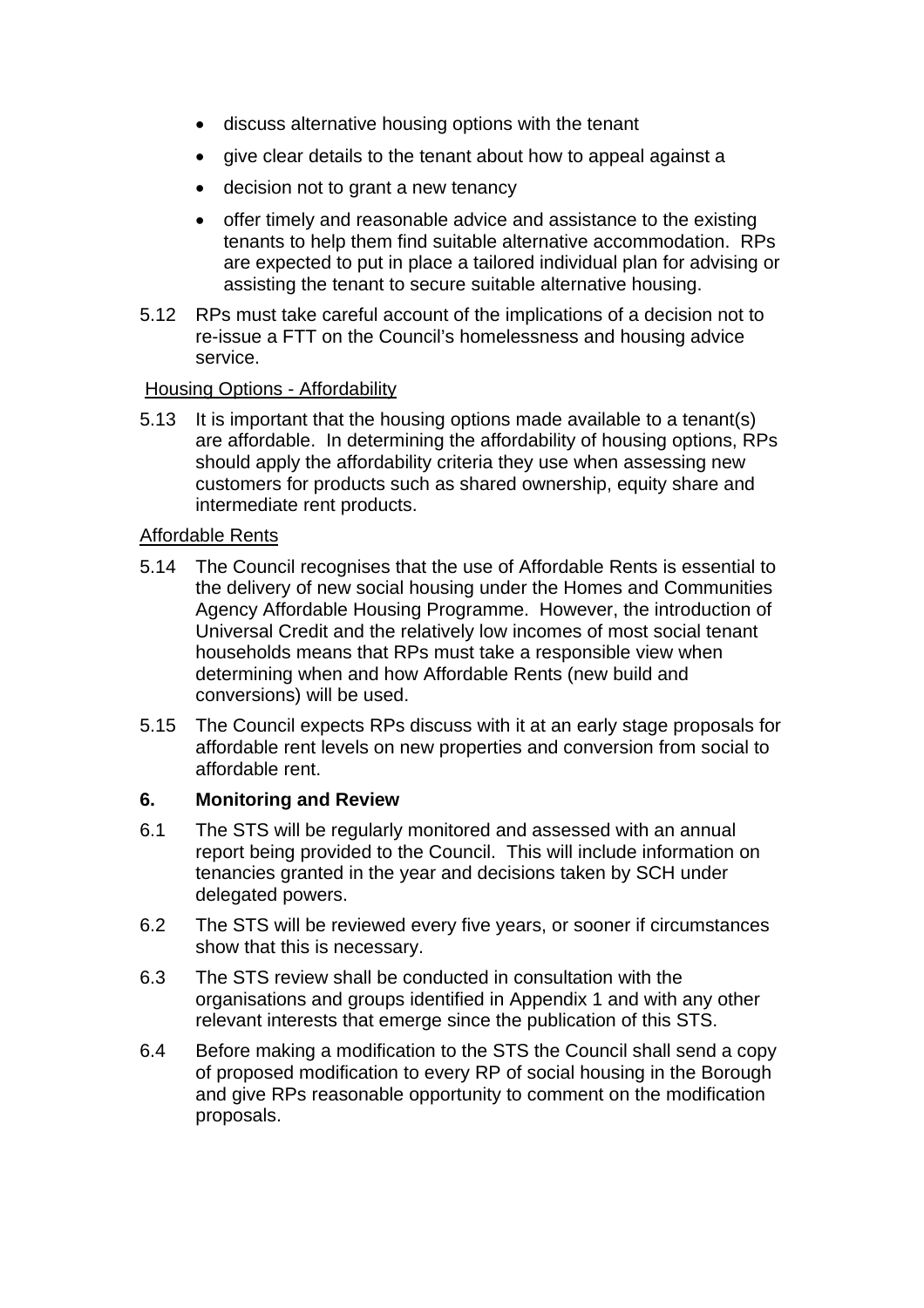# **Appendix 1: List of Consultees**

| Group                    | Organisation                                        |
|--------------------------|-----------------------------------------------------|
| <b>Advice Agencies</b>   |                                                     |
|                          | <b>Citizens Advice Bureau</b>                       |
| <b>Arms Length</b>       |                                                     |
| <b>Management</b>        |                                                     |
| Organisation             |                                                     |
|                          | <b>Solihull Community Housing</b>                   |
| <b>Community</b>         |                                                     |
|                          | SUSTAIN (provides support, development and          |
|                          | representation for all Voluntary & Community Sector |
|                          | organisations serving the people of Solihull)       |
| <b>Government</b>        |                                                     |
|                          | <b>Communities &amp; Local Government</b>           |
|                          | Homes & Communities Agency                          |
| <b>Homelessness</b>      |                                                     |
|                          | Solihull Multi-Agency Homelessness Forum            |
| <b>Local Councils</b>    |                                                     |
|                          | <b>West Midlands Housing Officers Group</b>         |
| <b>Registered &amp;</b>  |                                                     |
| <b>Supported Housing</b> |                                                     |
| <b>Providers</b>         |                                                     |
|                          | Abbeyfield                                          |
|                          | Accord                                              |
|                          | Ashram                                              |
|                          | <b>Berrow Cottage Homes</b>                         |
|                          | Birmingham and Solihull Women's Aid                 |
|                          | Bromford                                            |
|                          | Foundation of Lady Katherine Leveson                |
|                          | <b>Fry Housing Trust</b>                            |
|                          | Hanover                                             |
|                          | Home Group                                          |
|                          | Housing 21                                          |
|                          | Jephson                                             |
|                          | <b>Keyring Living Support Network</b>               |
|                          | Mercian                                             |
|                          | <b>Midland Heart</b>                                |
|                          | Sanctuary                                           |
|                          | Sir Josiah Masons Trust                             |
|                          | Solihull Care Housing Association                   |
|                          | <b>Solihull Mind</b>                                |
|                          | South Warwickshire Housing Association              |
|                          | St. Basils                                          |
|                          | <b>Trident</b>                                      |
|                          | Viridian                                            |
|                          | <b>Warwickshire Rural</b>                           |
|                          | Waterloo                                            |
|                          | <b>West Mercia</b>                                  |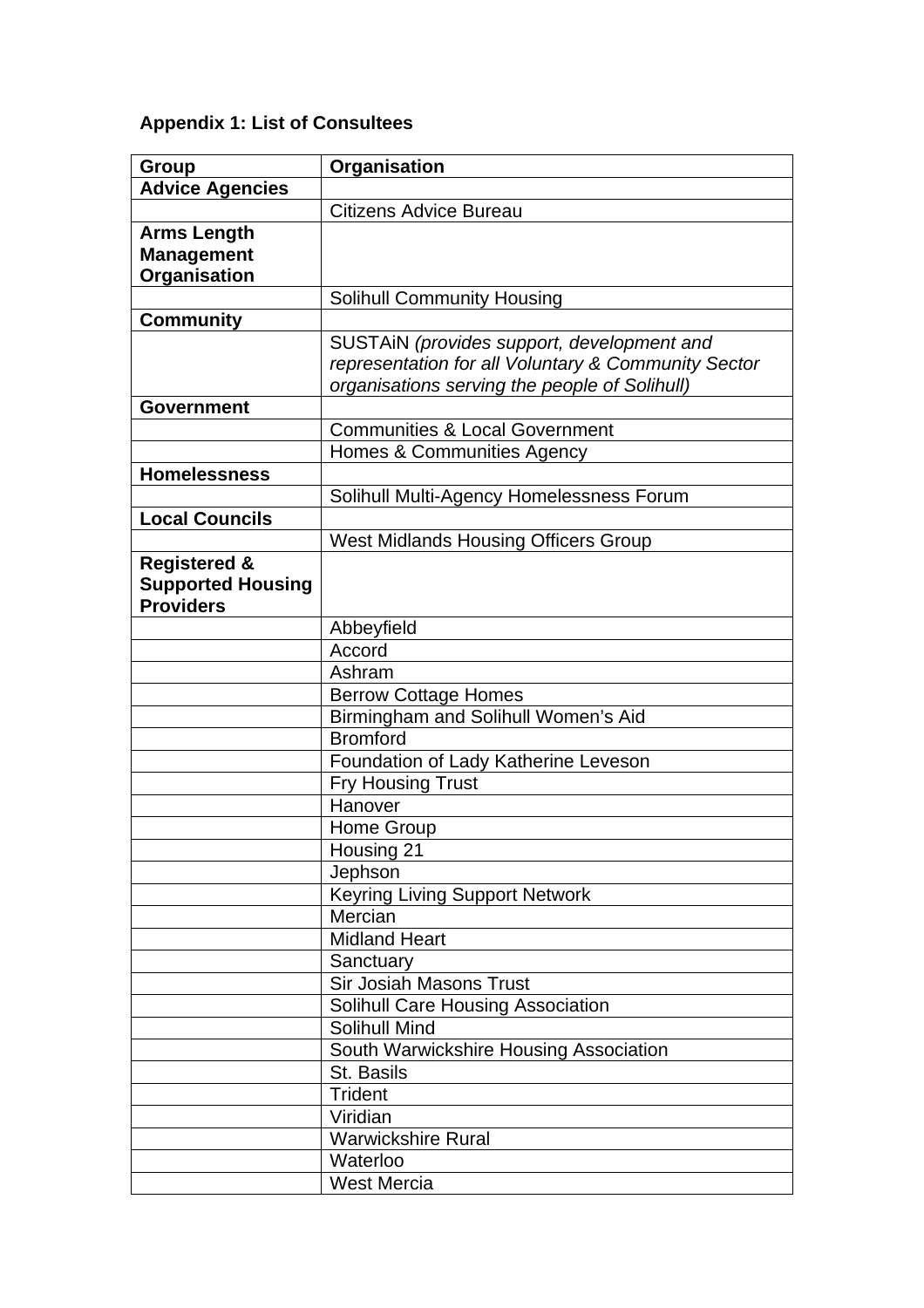| <b>Solihull Council</b> |                            |
|-------------------------|----------------------------|
|                         | <b>Adult Social Care</b>   |
|                         | <b>Children's Services</b> |
|                         | <b>Legal Services</b>      |
|                         | Income & Awards            |

#### **Appendix 2: Definition of Key Terms**

**Adaptation.** An alteration to a property or the provision of a facility to make it more habitable for a person with a disability or impairment

**Affordable Rent.** Rents for new lettings of homes by Registered Providers, above social rent levels and up to 80% of market rents

**Assignment.** Transfer of a tenancy from the tenant to another person. For secure, fixed and assured tenancies assignment can take place during a mutual exchange.

**Assured Tenancies.** The normal form of tenancy provided by Registered Providers. There is no automatic right for the landlord to repossess the property and the tenant(s) can stay in the property for an unspecified period of time.

**Demoted Tenancy:** A secure tenancy may be 'demoted' by a Court granting a Demotion Order under housing legislation. This will end the secure tenancy and replace it with a 'demoted tenancy'. The period of demotion will initially be for 12 months but may be extended if the landlord serves notice to seek possession of the property during this period.

**Disability.** under the Equality Act 2010 a person has a disability if:

- they have a physical or mental impairment
- the impairment has a substantial and long-term adverse effect on their ability to perform normal day-to-day activities

For the purposes of the Act, words have the following meanings:

- 'substantial' means more than minor or trivial
- 'long-term' means that the effect of the impairment has lasted or is likely to last for at least twelve months (there are special rules covering recurring or fluctuating conditions)
- 'normal day-to-day activities' include everyday things like eating, washing, walking and going shopping.

**Elderly.** A person who has reached State Pension Age.

**Equity loan.** The sharing of equity (or value) in a property between the occupier and another party, normally a private developer or housing association.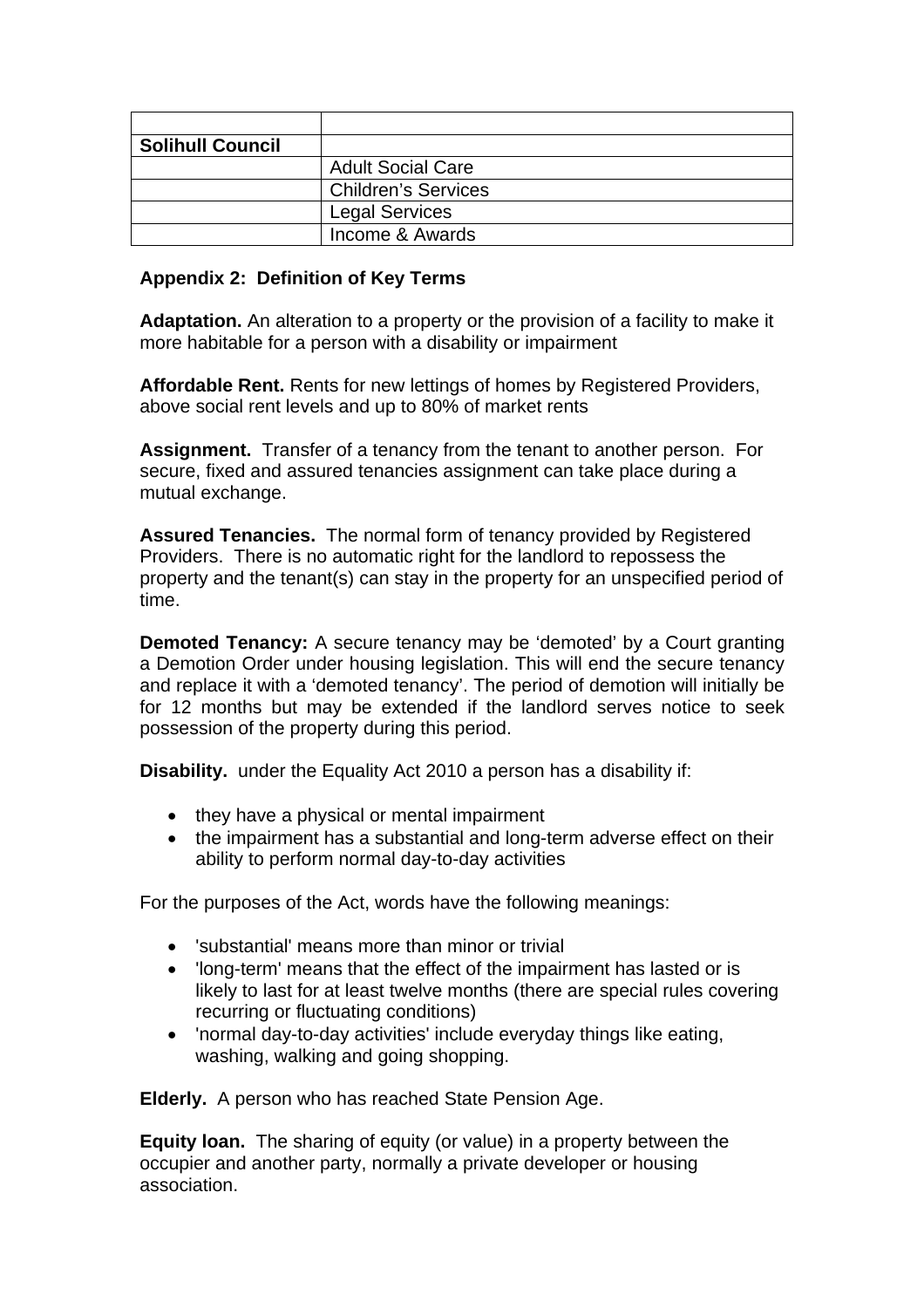**Fixed Term tenancies.** Fixed Term Tenancies or 'Flexible Tenancies'. At the end of the fixed term the tenancy is either renewed or terminates

**Homes and Communities Agency.** The national housing and regeneration agency for England. The HCA provides public investment for new affordable housing and to improve existing social housing, as well as for regenerating land and regulating Registered Providers.

**Homelessness Strategy.** The Homelessness Act 2002 placed a legal obligation on all local housing authorities to,

- a) carry out a Homelessness Review in their area and then
- b) develop a Strategy for tackling and preventing it.

Solihull's current Homelessness Strategy covers the period 2012-2015 and is available at www.solihull.gov.uk/policies/homelessnessstrategy.htm

**Housing Allocation Scheme.** Scheme for determining priorities and for defining the procedures to be followed in allocating housing accommodation. Solihull's current Housing Allocation Scheme is available at www.solihullcommunityhousing.org.uk/index.php?option=com\_flexicontent&vi ew=category&cid=318

**Housing Register.** A list of people seeking accommodation from the Council and Registered Providers. All Council housing is let to people on the Register according to the Housing Allocation Scheme.

**Housing Strategy.** This provides the overall framework for housing activity and investment by the Council and its partner organisations. It is concerned with housing in all tenures and links to more detailed strategies on specific segments of the market, such as council housing and supported housing www.solihull.gov.uk/policies/housingstrategy.htm

**Intermediate housing market.** Housing at prices and rents above those of social rent, but below market price or rents.

**Intermediate rent.** A part of the intermediate housing market. Rent levels will be above social or affordable rents but below market rents

**Introductory Tenancy:** a probationary period of normally twelve months of a first social tenancy

**Localism Act 2011:** the legislative basis for tenancy strategies

**Mutual Exchange.** The voluntary exchange of homes between two tenants.

**Registered Provider.** Any organisation registered with the Homes and Communities Agency as a provider of social housing. This can include Housing Associations, Local Authorities and private companies.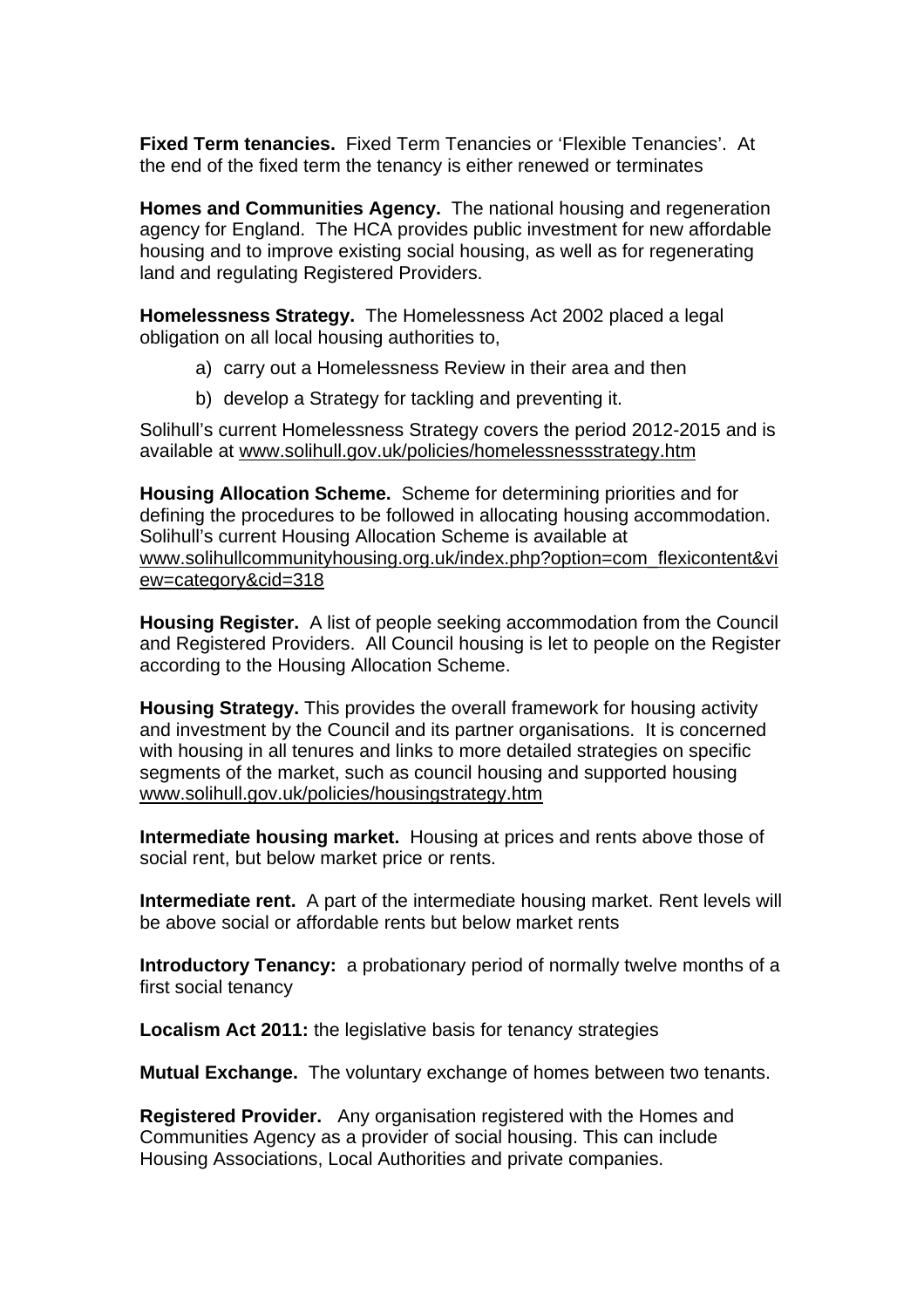**Regulatory Framework:** rules on the letting and management of homes by Registered Providers and councils

**Right to Buy.** A national scheme that helps social tenants in England buy their council home at a discount. Further information is available at, http://www.direct.gov.uk/en/HomeAndCommunity/BuyingAndSellingYourHom e/HomeBuyingSchemes/DG\_4001398

**Secure Tenancies.** Defined by Part IV of the Housing Act 1985. A secure tenant is entitled to remain a tenant unless a court order for possession is made against them. To gain possession of a secure tenancy, the landlord must prove one or more statutory grounds.

**Shared ownership.** A tenure arrangement whereby the occupier purchases only part of their home whilst paying rent on the remainder. A part of the 'intermediate housing market'.

**Social Homebuy.** A government scheme that enables a social housing tenant to buy a share in their home and pay rent on the remaining share. The share purchased must be at least 25 per cent, but the tenant can buy more or even the whole property. The tenant gets a discount so they do not have to pay the full 'market value'. Further information is available at, http://www.direct.gov.uk/en/HomeAndCommunity/BuyingAndSellingYourHom e/HomeBuyingSchemes/DG\_066479

**Solihull Home Options.** The name of the programme that implements the Council's Housing Allocation Scheme.

**Solihull Partnership.** The strategic partnership responsible for improving outcomes for all people in Solihull.

**Succession.** The automatic transfer of a tenancy on the death of a tenant. This is typically the succession by a spouse or of an adult son or daughter to the tenancy of his/her spouse's or parents' home.

**Tenancy Policy**. A statement of the tenancies provided by a social landlord and the detailed provisions for their use. Each policy will have regard to this Tenancy Strategy

**Transfer.** A tenant's move from one property to another, organised by the relevant social landlords via the Solihull Home Options system

**Underoccupation.** A household living in a home with more bedrooms than they need, as defined by the Housing Allocation Scheme.